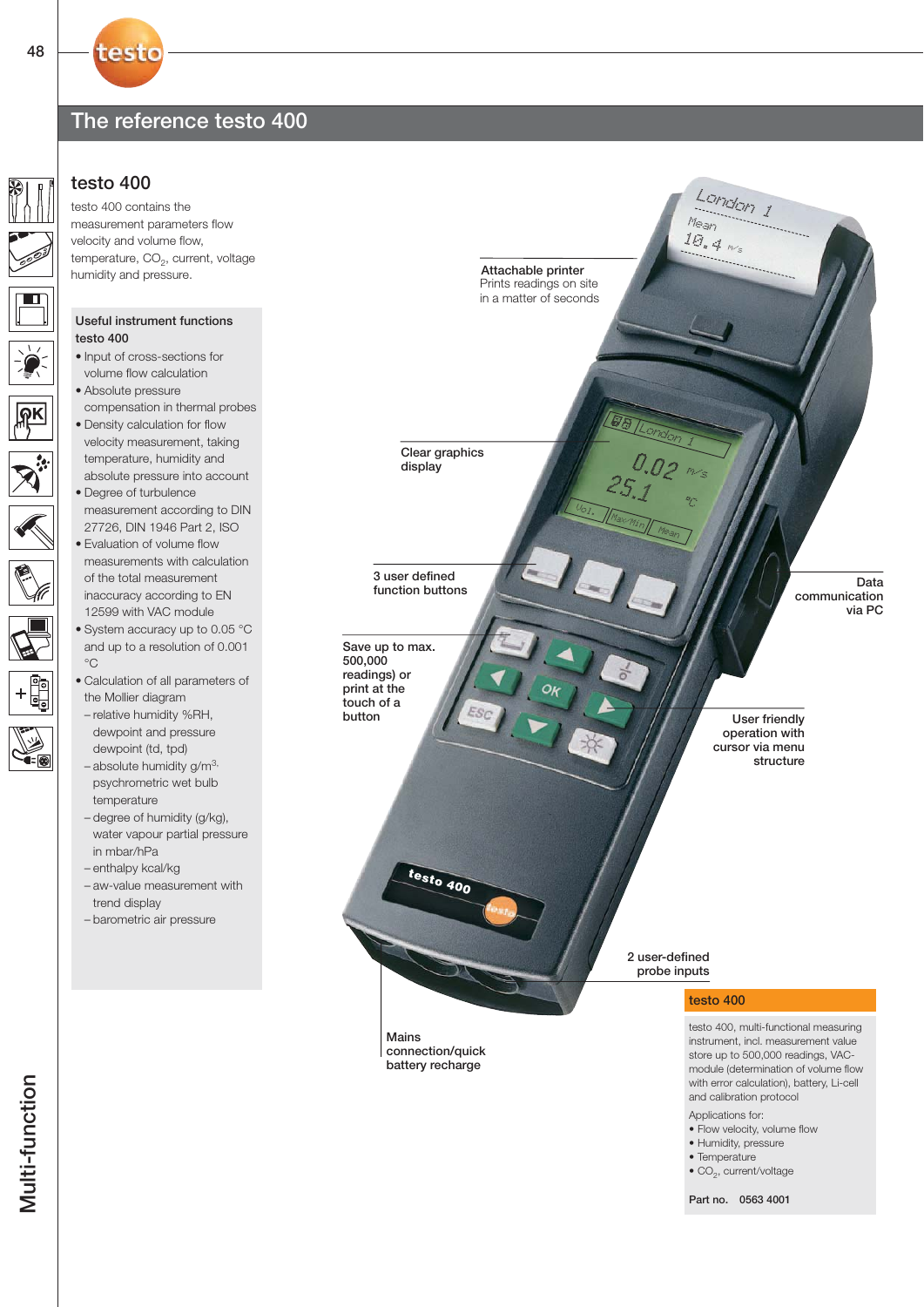## The reference testo 400

## The right probe for every application

#### Flow velocity measurement

- First laboratory for flow velocity accredited by the PTB ensures secure measurement values
- Reference laser-Doppler anemometer ensures calibration accuracy from 0.05 % of reading
- Thermal probes for a high accuracy up to  $\pm$  (0.03 m/s + 5% of reading) in the measuring range up to 20 m/s
- Density-independent measurement from 500 hPa absolute pressure or to 350 °C ambient temperature with vane probes in the measuring range from 0.4 m/s to 60 m/s

#### Temperature measurement

- DKD laboratory for temperature accredited by the PTB guarantees secure measurement values
- First DKD laboratory for surface temperature accredited by the PTB, developed together with the PTB and the University of Ilmenau
- Cross-band probe for fast surface measurements
- Customized temperature probes for your application
- System accuracy up to 0.05 °C with precision probe 0614 0240

#### Humidity measurement

- The first DKD laboratory for air humidity and dewpoint temperature accredited by the PTB guarantees secure measurement values
- Worldwide patented (capacitive) Testo humidity sensor
- Inter-labortory tests in national and international institutes confirms a sensor accuracy of ±1 %RH
- 2 years guaranteed long-term stability of the Testo humidity sensor under normal conditions
- Easy calibration or adjustment of

• Straight Pitot tubes with considerably improved accuracy compared to Prandtl Pitot tubes through a Pitot tube facto of 0.67

#### Comfort level measurement

• high accuracy ofr determining the degree of turbulence of  $\pm$  (0.03 m/s +4% of reading)

Current-voltage measurement • Additional connection of external measurement transmitters such as particle counters and pressure transmitters, and scaling in the

CO and CO<sub>2</sub> measurement

Pressure measurement

• Very high accuracy in the lower measuring range (100 Pa) of  $\pm$ (0.3 Pa + 0.5 % of reading) • Temperature-compensated pressure measurement

• Long-term stable 2 beam method for measuring the reference and the measurement channel for  $CO<sub>2</sub>$ 

the humidity probe (on site) with defined saline solutions (11.3 %RH, 33 %RH and 75.3 %RH)

instrument

**MEDITOR** Thermal anemometer, Ø 10 mm, w. telescopic handle, measures air flow in lab fume cupboards to DIN EN 14175 **But Co** Robust hot bulb probe for direction-independent flow measurement **Digest** Comfort probe for measurements of degree of turbulence according to DIN 1946 Part 2 Straight and Prandtl Pitot tubes for measuring the flow velocity in dirty air and temperatures up to +600 °C Highly accurate immersion/penetration probe with a system accuracy of 0.05 °C in the measuring range from 0 to 100 °C and a resolution of up to 0.001 °C Fast reaction surface probe for measuring surface temperature Precision air probe for measuring the air temperature ഹരത

Vane probes 60/100 mm for integrating measurements at outlets

ated B

12/16/25 mm – vane probes for measurement in ducts with temperature measurement

 $\Box \textcircled{\scriptsize{*}}$ 

Current/voltage cable  $(\pm \sqrt{2}, \pm 10 \sqrt{2})$  (20 mA) for example for checking stationary measurement transmitters

CO2 probe for determining indoor air quality and monitoring the workplace

Highly accurate reference humidity/temperature probe for highest accuracy requirements 1 %RH

aw-value set: pressure-tight precision humidity probe for determining awvalue

Thin humidity probe incl. 4 attachable protection caps for ambient air measurements, measurements in exhaust air ducts and equilibrium moisture measurements

Flexible humidty probe with mini-module for measurements e.g. at material test benches

U



Precision differential pressure probe 0 to 100 Pa Absolute pressure probe 0 to 2000 Pa

49

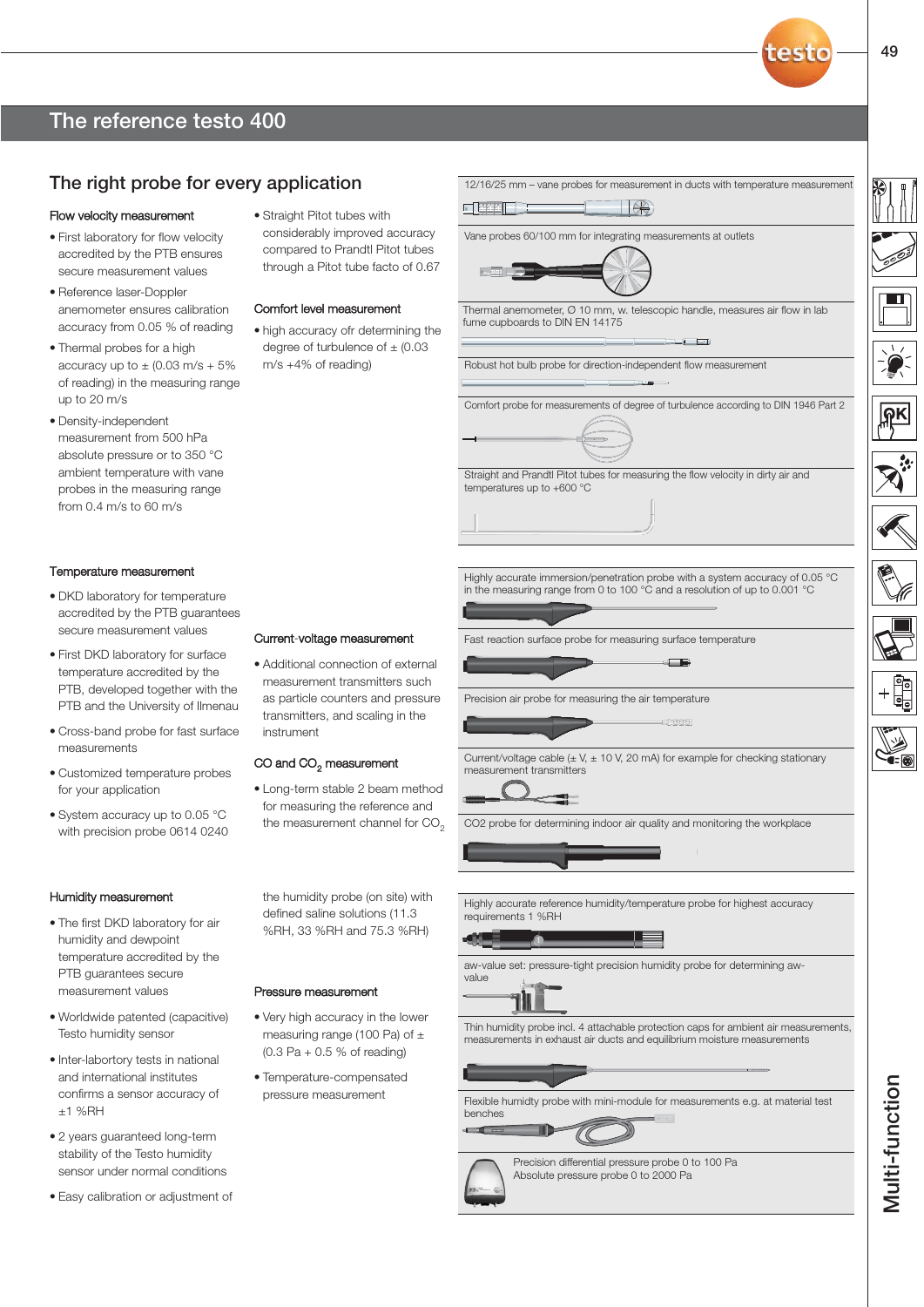## The pro set for cleanroom technology/ordering suggestion testo 400



Example of layout of a clean room



testo 400 display during the calibration of a stationary transmitter:

Left display half: Reference humidity probe

Right display half: 4-20 output measurement in a transmitter using current/voltage cable (scaling 0-100%RH)

#### The Pro Set for clean room technology

testo 400, multi-functional measuring instrument, incl. measurement value store up to 500,000 readings, VAC-module (determination of volume flow with error calculation), battery, Li-cell and calibration protocol 0563 4001 Precision pressure probe, 100 Pa (differential pressure) 0638 1347 Precision air probe 0628 0017 Highly accurate reference humidity/temp. probe incl. cal. cert. 0636 9741 Connection cable, length 1.5 m, for probes with plug-in heads 0430 0143 Connection cable, length 1.5 m, for probes with plug-in heads 0430 0143 Thermal anemometer, Ø 10 mm, w. telescopic handle, measures air flow in lab fume cupboards to DIN EN 14175 0635 1047 Bendable vane probe (90° bend radius) Ø 100 mm, attachable to handle or telescope 0635 9340 Pro telescope for plug-in vane probes, length max. 1 m 0430 0941 Current/voltage cable (±1 V, ±10 V, 20 mA) 0554 0007 System case (aluminium) for measuring instrument, probes and accessories 0516 0410 ComSoft 3 - Professional with data management 0554 0830 RS232 cable 0409 0178

#### We recommend:

DKD calibration certificates for temperature, humidity, velocity, pressure (See page 45, 67, 75)

Defined process ambient conditions must be assured for the qualification and validation of the high quality standards of production units in clean rooms.

Air exchange and the resulting air flow are linked directly to air temperature and air moisture. Specified air flows produce defined positive pressures which prevent the ingress of impurities from outside.

Testo's measurement technology has proven to be ideal for testing process ambient conditions.

With the testo 400 reference measuring instrument, you have the possibility of connecting 2 probes simultaneously. The measuring instrument can then be used to monitor measurements on-site or for long-term measurements thanks to the integrated readings memory with capacity for 500,000 data.

#### Typical measurement tasks: differential pressure monitoring using the 100 Pa probe

The testo 100 Pa probe with an accuracy of  $\pm (0.3 \text{ Pa} + 0.5 \text{ % of the})$ reading) is the ideal solution.

Position dependencies are completely eliminated thanks to the revolutionary double membrane technology and fluctuations in temperature no longer have any influence on the measured result thanks to temperature compensation.

#### Accurate air temp. measurement

testo 400 achieves a system accuracy of 0.1°C and a resolution of 0.01°C when used together with the precision air probe (Pt100 Class B 1/10).

Accurate air moisture measurement



Checking the flow speed using the hot wire probe Part no.: 0635 1041

The task at hand is to monitor exactly the fluctuations in air moisture with an accuracy of up to ±1%RH. testo 400 sets new standards in terms of accuracy and long-term stability. The worldwide inter-laboratory test with the patented humidity sensor in leading, international institutes confirm the stated values.

#### Measurement of ideal air supply

testo 400, with its thermal, vane and pitot tube measurements, has all the technology available to measure air flow. A calibration accuracy from 0.5% of the reading is assured thanks to the first PTB accredited DKD laboratory for flow.

#### Measuring laminar flow

The probe 0635 1047 for testing laboratory exhaust fans and for measuring laminar flow is new. Owing to its optimum flow impact characteristics with a directionindependent measurement within a possible twist angle (20°) and an accuracy of  $\pm (0.02 \text{ m/s } +5 \text{ % of})$ reading), the probe is optimally designed for the measurement of laminar flow.

#### Stationary transmitters

The check is carried out using the current/voltage cable (0 to 20 mA, 0 to 1 V, 0 to 10 V) and there is a possibility of integrating additional parameters.

**Multi-function** Multi-function testo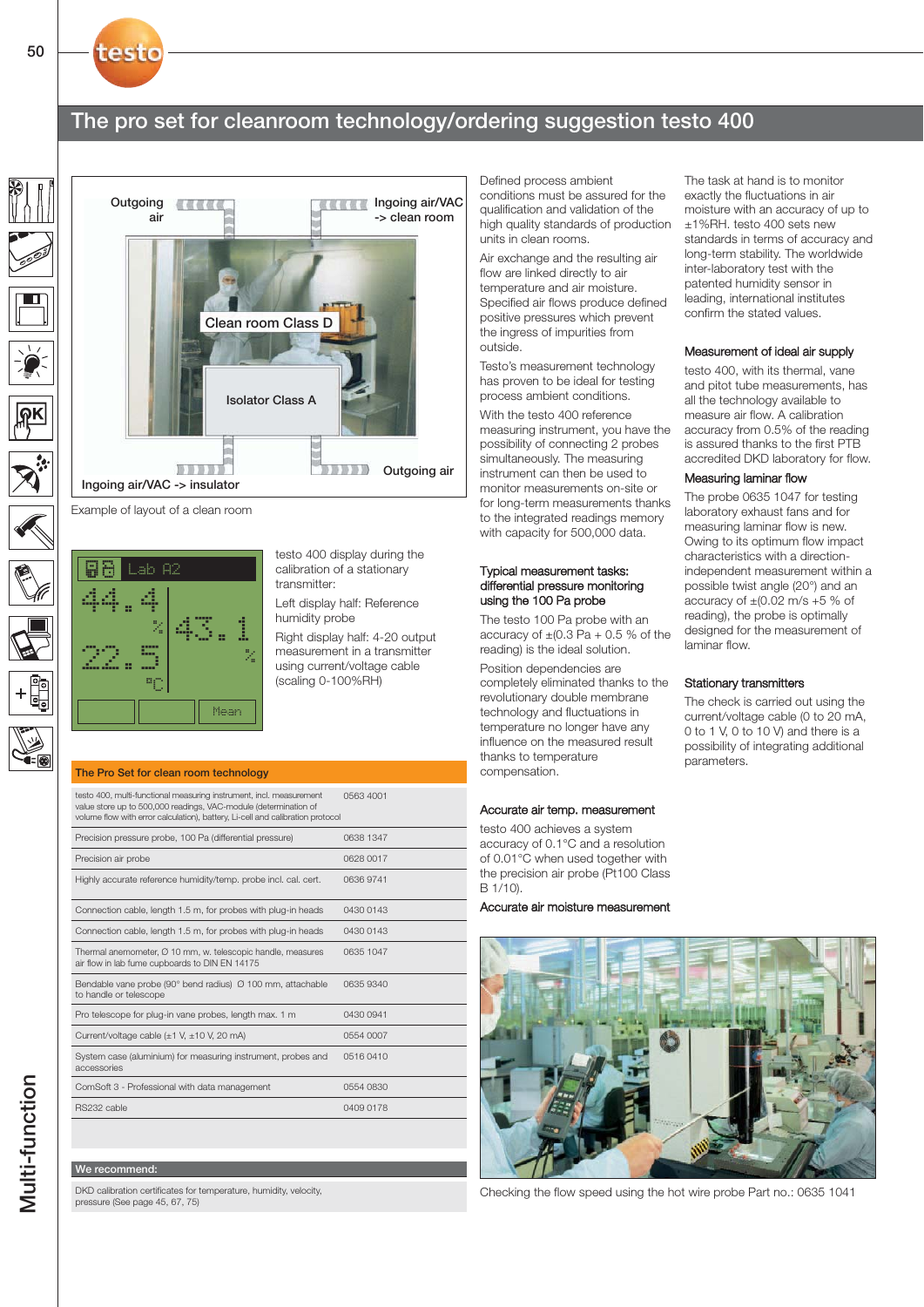## On-site test procedure according to DIN EN 14175/ordering suggestion testo 400

The thermal anenmometer probe is used for measurements and monitoring of exhaust fans. The probe corresponds to the new DIN EN 14175. The advantages of the new thermal anemometer probe are the optimum flow impact behaviour and the easy handling. The testo 400 provides necessary caqlculation such as mean value and standard deviation. The objective of the on-site test procedure is to test the correct setup of the exhaust fan, and to establish the performance of the fan under the prevailing conditions. For this purpose, the inflow as well as the outflow is measured. For commissioning test (Part 4), the requirements of the measuring instrument are identical to those in the design check (Part 3).

- Direction-dependent, however measurement must be possible within  $\pm$  20  $^{\circ}$
- Time constant (t63) 0.5 s
- $-$  Accuracy  $\pm$  (0.02 m/s + 5% of reading) in measuring range 0.2 to 1 m/s

– Anemometers must be calibrated

For the repeitition test (Part 3), the anemometer must show an accuracy f 10% of the final value for the inflow velocity test, and  $\pm$ (0.02 m/s +5% of reading) for the outflow velocity test in the range from 0.3 m/s. The new laboratory exhaust fan probe here fulfils the requirements from Parts 3 and 4.

The general indoor air conditions

during the air tests, included temperature, air pressure, air

| <b>Ordering suggestion</b>                                                                                                                                                                                                |           |
|---------------------------------------------------------------------------------------------------------------------------------------------------------------------------------------------------------------------------|-----------|
| testo 400, multi-functional measuring instrument, incl. measurement<br>value store up to 500,000 readings, VAC-module (determination of<br>volume flow with error calculation), battery, Li-cell and calibration protocol | 0563 4001 |
| Mains unit 230 V/ 8 V/ 1 A, for instrument (European plug)                                                                                                                                                                | 0554 1084 |
| Rechargeable battery set for instrument (2 rech. 2.4V/1100mAh)                                                                                                                                                            | 0554 0196 |
| Thermal anemometer, Ø 10 mm, w. telescopic handle, measures<br>air flow in lab fume cupboards to DIN EN 14175                                                                                                             | 0635 1047 |
| Standard ambient air probe up to +70°C                                                                                                                                                                                    | 0636 9740 |
| Pressure probe, 2000 hPa, measures absolute pressure, in<br>robust metal housing with impact protection, incl. quick-closing<br>coupling (M8 x 0.5), magnet for fast attachment                                           | 0638 1847 |
| Precision pressure probe, 100 Pa, measures differential<br>pressure, in robust metal housing with impact protection, incl.<br>magnet for fast attachment                                                                  | 0638 1347 |
| Cable, 1.5 m long, connects probe with plug-in head to meas.<br>instrument                                                                                                                                                | 0430 0143 |
| Comfort level probe for measuring degree of turbulence, with<br>telescopic handle and stand. Fulfills DIN 1946 Part 2 or EN 12<br>599 requirements                                                                        | 0628 0009 |
|                                                                                                                                                                                                                           |           |

humidity and pressure difference between indoor air input and indoor air output must continue to be measured. According to DIN EN 14175-3: 2003, the anemometer must be able to measure indoor air velocity independently of direction. With additional probes the testo 400 offers the possibility of measuring the general indoor conditions.

### testo 400

- Multi-function instrument testo 400 for measuring temperature, humidity, ΔP, flow velocity, absolute pressure
- PC interface and ComSoft 3

#### Advantages of the laboratory exhaust probe

- optimum flow impact characteristics
- robust probe with protective cap
- corresponds to norm DIN EN 14175



On-site testing of a laboratory exhaust fan with the testo 400



Optimum flow impact behaviour of the laboratory exhaust fan probe (0635 1047)

Hot wire probe (0635 1041) optimized for duct measurement with

| We recommend:                                                                                               |           |
|-------------------------------------------------------------------------------------------------------------|-----------|
| ComSoft 3 - Professional with data management                                                               | 0554 0830 |
| RS232 cable                                                                                                 | 0409 0178 |
| Attachable printer (securely attached) including 1 roll of thermal<br>paper and batteries                   | 0554 0570 |
| SoftCase (protects instrument from impact) with carrier strap,<br>magnetic holder and probe holder          | 0516 0401 |
| SoftCase for attachable printer (protects printer from<br>dirt/impact)                                      | 0516 0411 |
| System case (aluminium) for measuring instrument, probes and<br>accessories                                 | 0516 0410 |
| DKD calibration certificate/velocity, hot wire anemometer;<br>calibration points 0.1; 0.2; 0.5; 0.8; 1 m/s  | 0520 0224 |
| ISO calibration certificate velocity, hot wire, vane anemometer;<br>calibration points 0.5; 0.8; 1; 1.5 m/s | 0520 0024 |
|                                                                                                             |           |

testo

í-6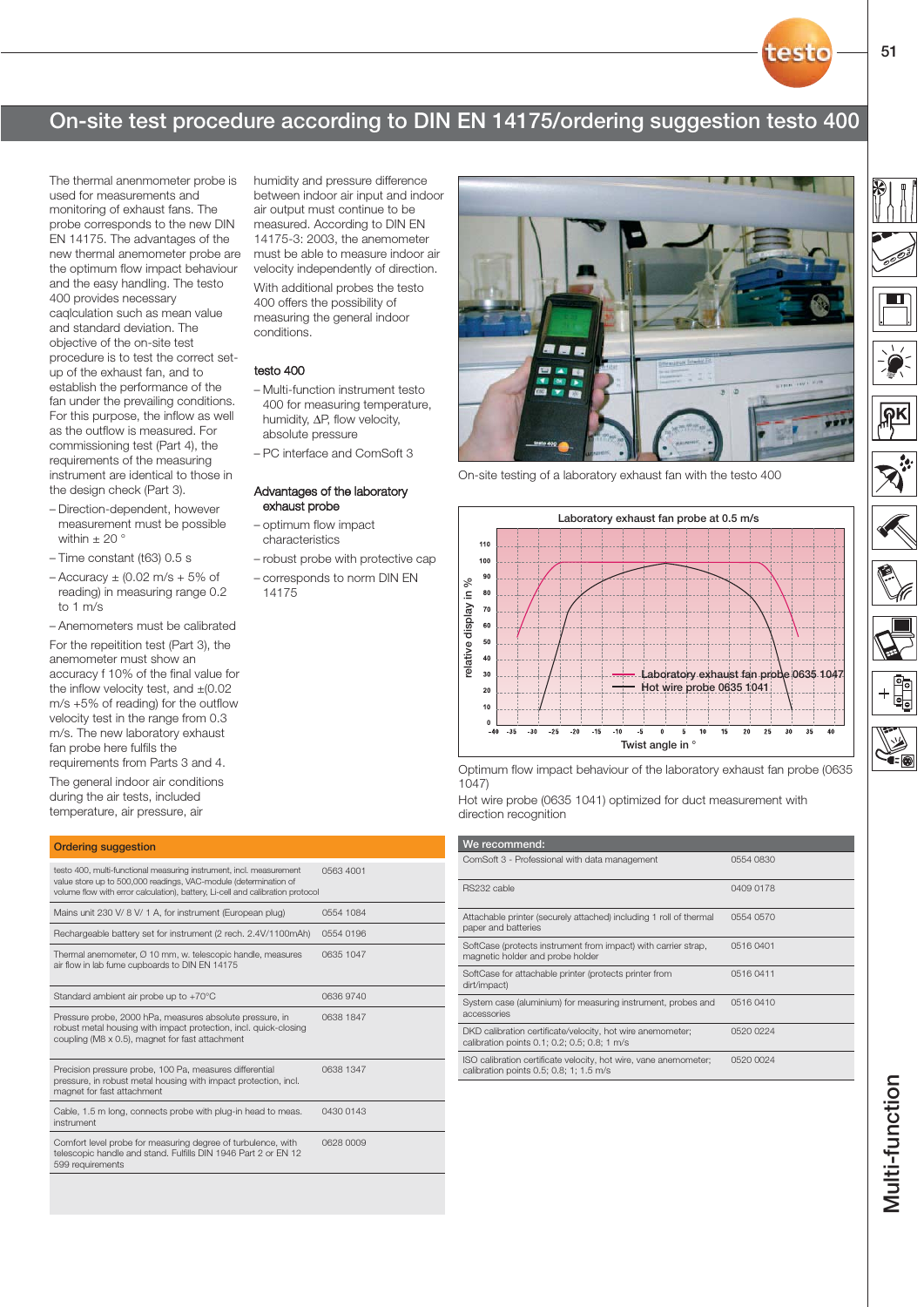## Accessories testo 400

testo





#### Alarm notification by SMS or e-mail

You require remote control of the measuring instrument, i.e. without the need to be on site? The Testo alarm modem (GSM) is attached to the portable instrument and offers the following functions:

- Alarm by SMS/fax/e-mail which is sent when limit values are exceeded or the status changes. - Remote query of readings by mobile phone.
- Remote readout of stored data into the ComSoft software.

Part no. 0554 0522

| VAC module (now included with testo 400)                                                                                                                                                                                                                                              | Part no.  |
|---------------------------------------------------------------------------------------------------------------------------------------------------------------------------------------------------------------------------------------------------------------------------------------|-----------|
| Update of mass store to 500,000 readings, retroactive update of<br>memory capacity (by service)                                                                                                                                                                                       |           |
| Update VAC module, determination of volume flow in ducts incl. error<br>calculation in instrument                                                                                                                                                                                     |           |
| Accessories for measuring instrument                                                                                                                                                                                                                                                  | Part no.  |
| Rechargeable battery set for instrument (2 rech. 2.4V/1100mAh)<br>selected for quick recharging in instrument                                                                                                                                                                         | 0554 0196 |
| Mains unit 230 V/ 8 V/ 1 A, for instrument (European plug)<br>for mains operation and battery recharging                                                                                                                                                                              | 0554 1084 |
| Lithium battery, button cell, type CR 2032                                                                                                                                                                                                                                            | 0515 0028 |
| <b>Printer and Accessories</b>                                                                                                                                                                                                                                                        | Part no.  |
| Attachable printer (securely attached) including 1 roll of thermal paper<br>and batteries                                                                                                                                                                                             | 0554 0570 |
| Testo printer with wireless IRDA and infrared interface, 1 roll of thermal<br>paper and 4 AA batteries                                                                                                                                                                                | 0554 0547 |
| Fast testo 575 printer, incl. 1 roll of thermal paper and batteries, infrared<br>thermal line printer with graphics function                                                                                                                                                          | 0554 1775 |
| External fast charger for 1-4 AA rech. batteries, incl. 4 Ni-MH rech.<br>batteries with individual cell charging and charge control display, incl.<br>impulse trickle charging, integrated discharge function, with built-in<br>international mains plug, 100-240 V, 300 mA, 50/60 Hz | 0554 0610 |
| Spare thermal paper for printer (6 rolls)                                                                                                                                                                                                                                             | 0554 0569 |
| Spare thermal paper for printer (6 rolls)<br>measurement data documentation legible for up to 10 years                                                                                                                                                                                | 0554 0568 |
| Label thermal paper (Testo patent) for testo 575 printer (6 rolls), can be<br>applied directly                                                                                                                                                                                        | 0554 0561 |
| SoftCase for instrument and printer                                                                                                                                                                                                                                                   | Part no.  |
| SoftCase (protects instrument from impact) with carrier strap, magnetic<br>holder and probe holder                                                                                                                                                                                    | 0516 0401 |
| SoftCase for attachable printer (protects printer from dirt/impact)<br>protects from impact and falls                                                                                                                                                                                 | 0516 0411 |
| Software (see page 79) and accessories                                                                                                                                                                                                                                                | Part no.  |
| ComSoft 3 - Professional with data management<br>incl. database, analysis and graphics function, data analysis, trend curve<br>(without interface)                                                                                                                                    | 0554 0830 |
| Update VAC module, PC software (for software ComSoft 3), printout of<br>normed measurement protocols<br>(now included in delivery of testo 400)                                                                                                                                       |           |
| RS232 cable<br>connects instrument to PC (1.8 m) for data transfer                                                                                                                                                                                                                    | 0409 0178 |
| Ethernet adapter, RS232 - Ethernet incl. software driver, mains unit<br>facilitates data communication in network                                                                                                                                                                     | 0554 1711 |
| Electrical isolation for RS232 (connects measuring instrument to PC)                                                                                                                                                                                                                  | 0554 0006 |
| testo alarm modem GSM                                                                                                                                                                                                                                                                 | Part no.  |
| Alarm modem GSM, (without Testo measuring instrument and the<br>necessary RS232 adapter)                                                                                                                                                                                              | 0554 0522 |
| Software Testo Alarm-Editor Professional AK20 (CD incl. instruction<br>manual)                                                                                                                                                                                                        | 0554 0519 |
| Software Testo Alarm-Editor Basic AK4 (CD incl. instruction manual)<br>Limited range of functions                                                                                                                                                                                     | 0554 0518 |
| Stick aerial<br>for screwing on to GSM-modem, bendable 2 ways                                                                                                                                                                                                                         | 0554 0523 |
| Magnetic foot aerial<br>with 3 m cable                                                                                                                                                                                                                                                | 0554 0524 |
| Mains unit (rail mounting) 90 to 264V AC/24VDC (2.5A)                                                                                                                                                                                                                                 | 0554 1749 |
| Mains unit                                                                                                                                                                                                                                                                            | 0554 1142 |
| Serial interface cable (RS232)<br>for initial parameterization of the alarm modem                                                                                                                                                                                                     | 0449 0051 |
| System case                                                                                                                                                                                                                                                                           | Part no.  |
| System case (plastic) for measuring instrument, probes and accessories, 0516 0400<br>probes in lid make it easy to find parts in case (540 x 440 x 130 mm)                                                                                                                            |           |
| System case (aluminium) for measuring instrument, probes and<br>accessories, probes in lid make it easy to find parts in case                                                                                                                                                         | 0516 0410 |

Calibration certificates see page 28/46/68/76

 $\epsilon$  =  $\epsilon$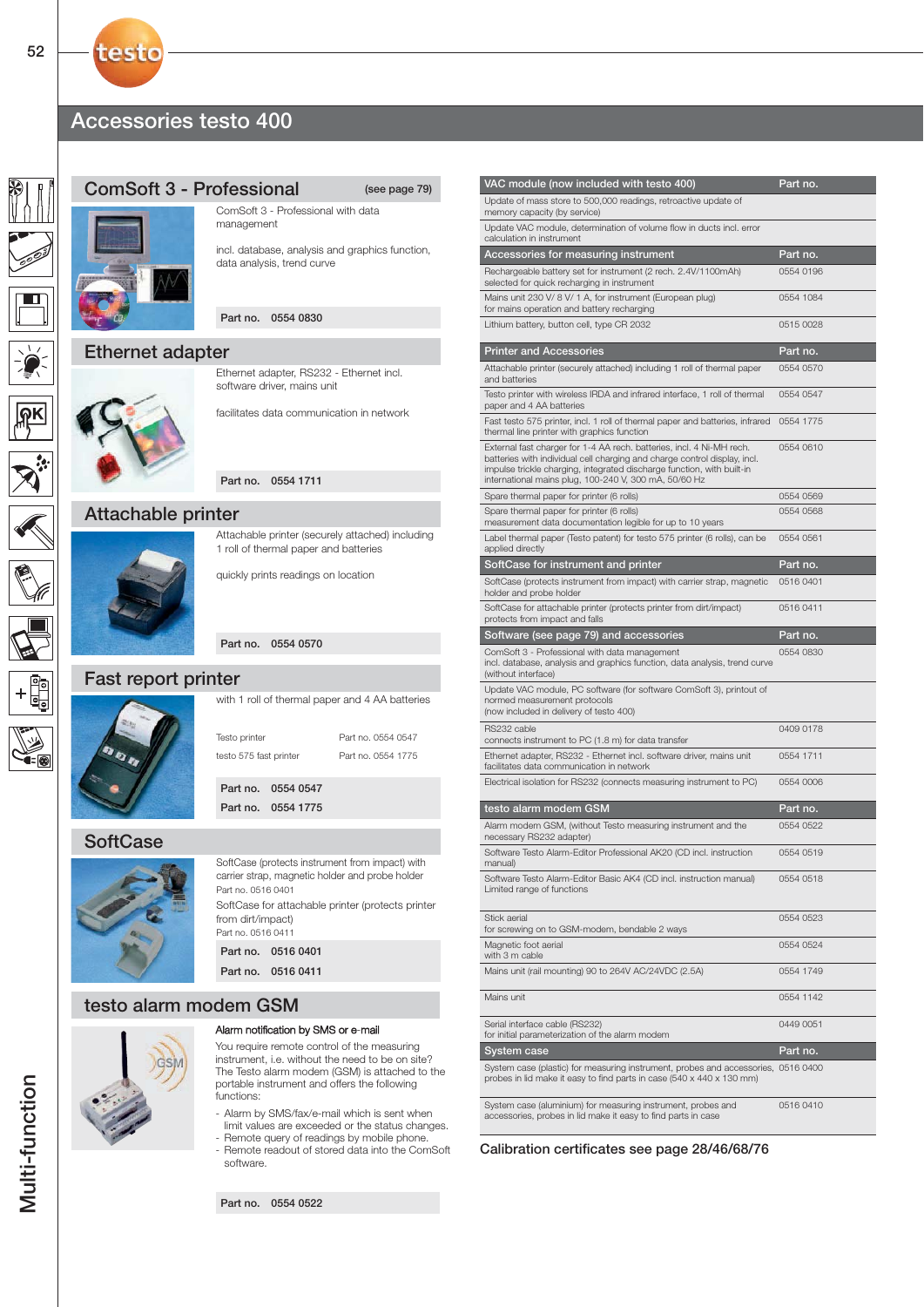# Suitable probes for testo 400

| Vane probes                                                                                                                                                                                                 | <b>Illustration</b> |                                   |                                            | Probe type                                                                                       |                                              |                                                          | Meas. range Accuracy                                                                                                                                                                    | Part no.  |
|-------------------------------------------------------------------------------------------------------------------------------------------------------------------------------------------------------------|---------------------|-----------------------------------|--------------------------------------------|--------------------------------------------------------------------------------------------------|----------------------------------------------|----------------------------------------------------------|-----------------------------------------------------------------------------------------------------------------------------------------------------------------------------------------|-----------|
| Vane probe, Ø 12 mm, can be attached to<br>handle or telescopic handle                                                                                                                                      | 22                  | 180 mm                            | ⊿ाज<br>$Ø$ 12 mm                           | Vane                                                                                             |                                              | Oper. temp.<br>$-30$ to $+140$ °C                        | +0.6 to +20 m/s $\pm$ (0.2 m/s $\pm$ 1% of<br>mv)<br>$(+0.6 \text{ to } +20 \text{ m/s})$                                                                                               | 0635 9443 |
| Vane/temperature probe, Ø 16 mm,<br>attachable to 0430 3545 handle or 0430 0941<br>telescopic handle                                                                                                        |                     | 180 mm                            | $\varnothing$ 16 mm                        | Vane<br>Type K (NiCr-Ni)                                                                         |                                              | -30 to +140 $^{\circ}$ C                                 | +0.4 to +60 m/s ±(0.2 m/s +1% of mv) 0635 9540<br>$(+0.4 \text{ to } +40 \text{ m/s})$<br>$\pm (0.2 \text{ m/s } + 2\% \text{ of } \text{mv})$<br>$(+40.1 \text{ to } +50 \text{ m/s})$ |           |
| Vane/temperature probe, Ø 25 mm, can be<br>attached to 0430 3545 handle or 0430 0941<br>telescopic handle                                                                                                   |                     | 180 mm                            | Ø 25 mm                                    | Vane<br>Type K (NiCr-Ni)                                                                         |                                              | -30 to +140 °C                                           | +0.4 to +40 m/s $\pm$ (0.2 m/s $\pm$ 1% of mv) 0635 9640<br>(+0.4 to +40 m/s)                                                                                                           |           |
| Bendable vane probe (can be bent by 90°), Ø<br>60 mm, attachable to handle or telescopic<br>handle, for measurements on ventilation outlets                                                                 |                     | Ø 60 mm                           |                                            | Vane                                                                                             | m/s                                          | $+0.25$ to $+20$<br>Oper. temp.<br>0 to +60 $^{\circ}$ C | $\pm$ (0.1 m/s $\pm$ 1.5% of<br>mv)<br>$(+0.25 \text{ to } +20 \text{ m/s})$                                                                                                            | 0635 9440 |
| Bendable vane probe (can be bent by 90°), Ø<br>100 mm, attachable to handle 0430 3545 or<br>telescopic handle 0430 0941, for<br>measurements on ventilation outlets                                         |                     | Ø 100 mm                          |                                            | Vane                                                                                             |                                              | Oper. temp.<br>0 to $+60^{\circ}$ C                      | +0.1 to +15 m/s $\pm$ (0.1 m/s $\pm$ 1.5% of<br>mv)<br>$(+0.1 \text{ to } +15 \text{ m/s})$                                                                                             | 0635 9340 |
| Accessories: Vane probes                                                                                                                                                                                    |                     | Part no.                          |                                            | Accessories: Vane probes                                                                         |                                              |                                                          |                                                                                                                                                                                         | Part no.  |
| Professional telescopic handle for plug-in vane probes, max. 1 m long                                                                                                                                       |                     | 0430 0941                         |                                            |                                                                                                  |                                              |                                                          | Swan neck, flexible connection between probe and connection part                                                                                                                        | 0430 0001 |
| Extension for telescopic handle, 2 m long<br>please also order the 0409 0063 extension cable                                                                                                                |                     | 0430 0942                         |                                            | Magnetic probe holder for vane probes                                                            |                                              |                                                          |                                                                                                                                                                                         | 0554 0430 |
| Handle for plug-in vane probes                                                                                                                                                                              |                     | 0430 3545                         |                                            |                                                                                                  |                                              |                                                          |                                                                                                                                                                                         |           |
| <b>Thermal probes</b>                                                                                                                                                                                       | <b>Illustration</b> |                                   |                                            | Probe type                                                                                       |                                              | Meas. range                                              | Accuracy                                                                                                                                                                                | Part no.  |
| Robust hot bulb probe, Ø 3 mm, with handle<br>and telescopic handle for measurements in<br>the lower velocity range                                                                                         |                     | 850 mm                            | <b>THE ST</b><br>ТÞ.<br>$\varnothing$ 3 mm | Hot bulb<br><b>NTC</b>                                                                           |                                              | 0 to $+10$ m/s<br>-20 to +70 $^{\circ}$ C                | $\pm$ (0.03 m/s $\pm$ 5% of<br>mv)<br>$(0 to +10 m/s)$                                                                                                                                  | 0635 1049 |
| Quick-action hot wire probe, Ø 10 mm, with<br>telescopic handle, for measurements in the<br>lower velocity range with direction recognition                                                                 |                     | 760 mm                            | احرب ہو<br>$\varnothing$ 10 mm             | Hot bulb<br><b>NTC</b>                                                                           |                                              | 0 to $+20$ m/s<br>$-20$ to $+70$ °C                      | $\pm$ (0.03 m/s $\pm$ 4% of<br>mv)<br>$(0 to +20 m/s)$                                                                                                                                  | 0635 1041 |
| Thermal anemometer, Ø 10 mm, w. telescopic<br>handle, measures air flow in lab fume<br>cupboards to DIN EN 14175                                                                                            |                     | 760 mm                            | ⊞ਵ∟ ਵਾ<br>$\varnothing$ 10 mm              | Hot bulb<br><b>NTC</b>                                                                           |                                              | 0 to $+5$ m/s<br>0 to +50 $^{\circ}$ C                   | $\pm (0.02 \text{ m/s } \pm 5\% \text{ of }$<br>mv)<br>$(0 to +5 m/s)$                                                                                                                  | 0635 1047 |
| Differential pressure probe for Pitot tube measurement                                                                                                                                                      |                     | <b>Illustration</b>               | Meas. range                                |                                                                                                  | Accuracy                                     | Conn.                                                    |                                                                                                                                                                                         | Part no.  |
| Precision pressure probe, 100 Pa, in robust metal housing with impact<br>protection, incl. magnet for fast attachment, to measure differential pressure<br>and flow speeds (in combination with Pitot tube) |                     |                                   | 0 to $+100$ Pa                             | mv)                                                                                              | $\pm (0.3 \text{ Pa } \pm 0.5\% \text{ of }$ |                                                          | Plug-in head. connection<br>cable 0430 0143 or 0430<br>0145 required                                                                                                                    | 0638 1347 |
| Pressure probe, 10 hPa, in robust metal housing with impact protection incl.<br>magnet for fast attachment, to measure differential pressure and flow speeds<br>(in combination with Pitot tube)            |                     |                                   | 0 to $+10$ hPa                             |                                                                                                  | $±0.03$ hPa                                  |                                                          | Plug-in head. connection<br>cable 0430 0143 or 0430<br>0145 required                                                                                                                    | 0638 1447 |
| Pressure probe, 100 hPa, in robust metal housing with impact protection,<br>incl. magnet for fast attachment, to measure differential pressure and flow<br>speeds (in combination with Pitot tube)          |                     |                                   |                                            | hPa)                                                                                             | $+100$ hPa)<br>$±0.1$ hPa (0 to $+20$        |                                                          | $0$ to $+100$ hPa $\pm 0.5$ % of mv ( $+20$ to Plug-in head. connection<br>cable 0430 0143 or 0430<br>0145 required                                                                     | 0638 1547 |
| Accessories: Pressure probes                                                                                                                                                                                |                     | Part no.                          |                                            | Accessories: Pressure probes                                                                     |                                              |                                                          |                                                                                                                                                                                         | Part no.  |
| Connection hose, silicone, 5m long, max. load 700 hPa (mbar)                                                                                                                                                |                     | 0554 0440                         |                                            | Cable, 1.5 m long, connects probe with plug-in head to meas.<br>instrument, PUR coating material |                                              |                                                          |                                                                                                                                                                                         | 0430 0143 |
| <b>Prandtl's Pitot tubes</b>                                                                                                                                                                                | Illustration        |                                   |                                            |                                                                                                  |                                              |                                                          | Accuracy                                                                                                                                                                                | Part no.  |
| Pitot tube, 300 mm long, stainless steel,                                                                                                                                                                   |                     |                                   |                                            |                                                                                                  |                                              |                                                          | Oper. temp.                                                                                                                                                                             |           |
| measures flow speed.<br>Length 300 mm, $\varnothing$ 4 mm                                                                                                                                                   |                     |                                   |                                            | $Q$ 4 mm/ $Q$ 7 mm                                                                               |                                              |                                                          | 0 to +600 $^{\circ}$ C                                                                                                                                                                  | 0635 2245 |
| Length 350 mm, $\varnothing$ 7 mm                                                                                                                                                                           |                     |                                   |                                            |                                                                                                  |                                              |                                                          |                                                                                                                                                                                         | 0635 2145 |
| Length 500 mm, $O$ 7 mm                                                                                                                                                                                     |                     | 300 mm/ 350 mm / 500 mm / 1000 mm |                                            |                                                                                                  |                                              |                                                          |                                                                                                                                                                                         | 0635 2045 |
| Length 1000 mm, Ø 7 mm                                                                                                                                                                                      |                     |                                   |                                            |                                                                                                  |                                              |                                                          |                                                                                                                                                                                         | 0635 2345 |
| <b>Straight Pitot tubes</b>                                                                                                                                                                                 | <b>Illustration</b> |                                   |                                            | Probe type                                                                                       |                                              | Meas. range                                              |                                                                                                                                                                                         | Part no.  |
| Pitot tube, stainless steel, 360 mm long,<br>measures velocity with temperature, for<br>pressure probes 0638 1345/1445/1545                                                                                 |                     | 360 mm                            | $\varnothing$ 8 mm                         | Type K (NiCr-Ni)                                                                                 |                                              | -40 to +600 °C                                           |                                                                                                                                                                                         | 0635 2040 |
| Pitot tube, stainless steel, 500 mm long,<br>measures velocity with temperature, for<br>pressure probes 0638 1345/1445/1545                                                                                 |                     | 500 mm                            | $Ø8$ mm                                    | Type K (NiCr-Ni)                                                                                 |                                              | -40 to +600 $^{\circ}$ C                                 |                                                                                                                                                                                         | 0635 2140 |
| Pitot tube, stainless steel, 1000 mm long,<br>measures velocity with temperature, for<br>pressure probes 0638 1345/1445/1545                                                                                |                     | 1000 mm                           | $Ø8$ mm                                    | Type K (NiCr-Ni)                                                                                 |                                              | -40 to +600 $^{\circ}$ C                                 |                                                                                                                                                                                         | 0635 2240 |

**Sept** 

 $\boxed{\blacksquare}$ 

 $\frac{1}{\frac{1}{2}}\sum_{i=1}^{N}$ 

 $\boxed{PR}$ 

**Air** 

 $\sum_{n=0}^{\infty}$ 

Multi-function Multi-function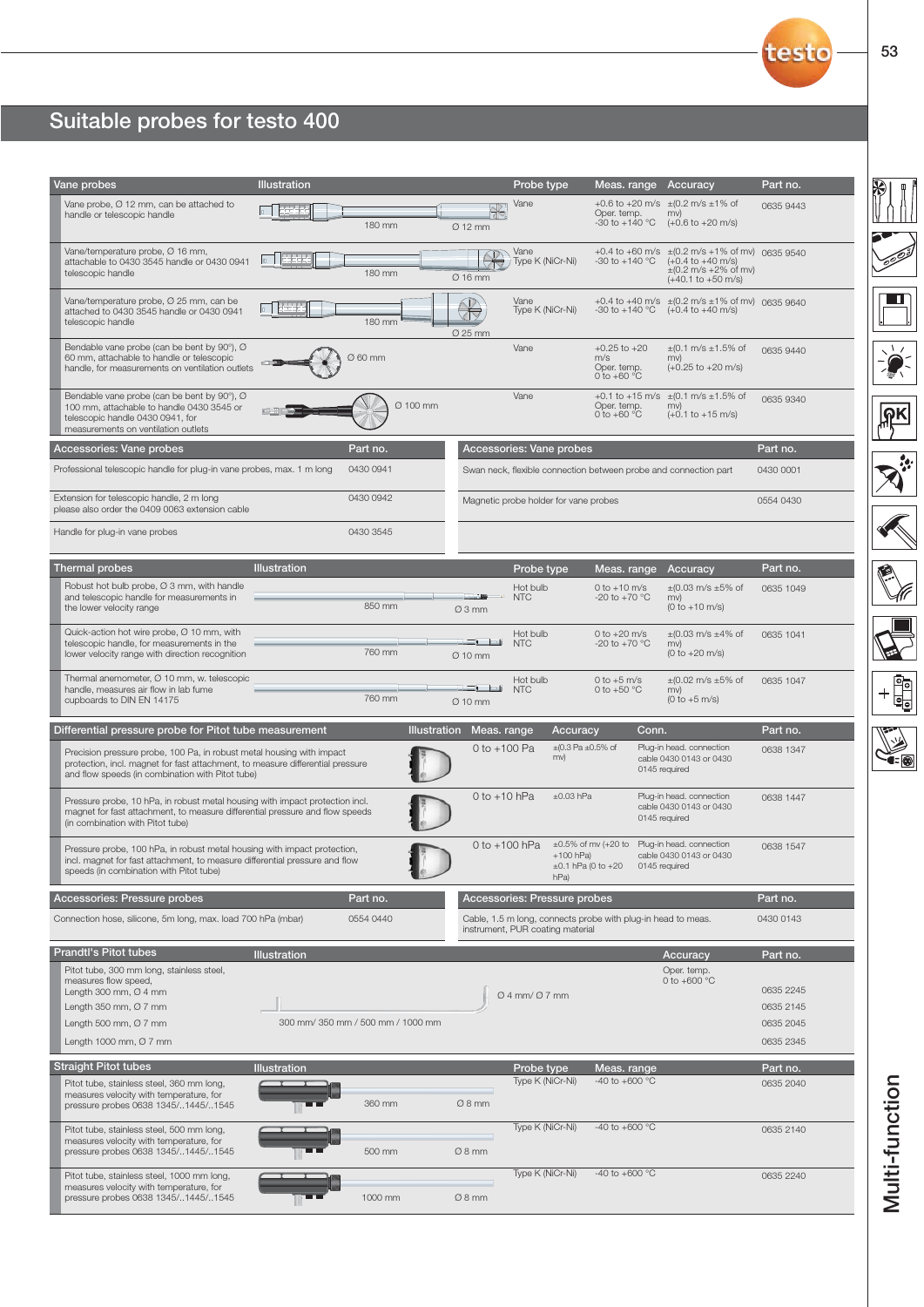## Suitable probes and covering caps for testo 400



 $(1)$ 



Metal proection cage, Ø 21 mm, stainless steel V4A, for humidity probes Ø 21 mm

Teflon sintered filter, Ø 12 mm, PTFE for 0636 9740, 0636 9715



Sintered stainless steel cap, Ø 21 mm, stainless steel V2A, for humidity probes Ø 21 mm

Metal protection cage, Ø 12 mm, stainless steel V4A, for 0636 9740, 0636 9715



Wire mesh filter, Ø 21 mm, stainless steel V4A, for humidity probes Ø 21 mm



Sintered stainless steel filter, Ø 12 mm, stainless steel V2A for 0636 9740, 0636 9715



mm

Cap with wire mesh filter, Ø 12 mm, for humidity probes Ø 12



red Teflon filter, Ø 21 mm, PTFE, for humidity probes Ø 21 mm



Teflon cap, Ø 5 mm, PTFE for 0636 2130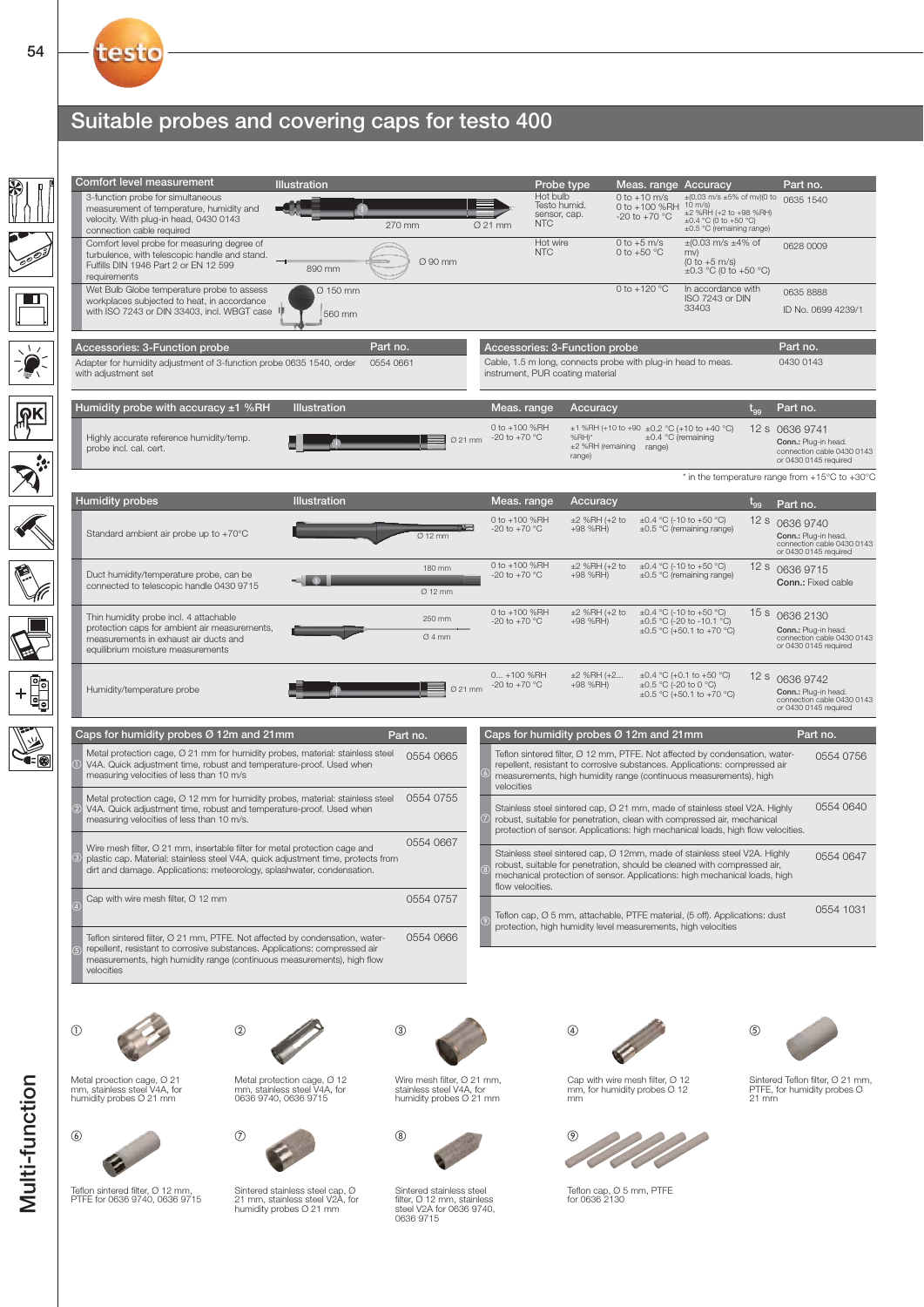# Suitable probes for testo 400

| Pressure probes                                                                                                                                                                                                       | <b>Illustration</b>                                                                      | Meas. range                                                        | Accuracy                                                                                                                                  |                                                                                                                                                                       | Part no.                                                                                 |
|-----------------------------------------------------------------------------------------------------------------------------------------------------------------------------------------------------------------------|------------------------------------------------------------------------------------------|--------------------------------------------------------------------|-------------------------------------------------------------------------------------------------------------------------------------------|-----------------------------------------------------------------------------------------------------------------------------------------------------------------------|------------------------------------------------------------------------------------------|
| Precision pressure probe, 100 Pa, in robust<br>metal housing with impact protection, incl.<br>magnet for fast attachment, to measure dif-<br>ferential pressure and flow speeds (in combi-<br>nation with Pitot tube) |                                                                                          | 0 to +100 Pa                                                       | $\pm (0.3 \text{ Pa } \pm 0.5\% \text{ of } \text{mv})$                                                                                   |                                                                                                                                                                       | 0638 1347<br>Conn.: Plug-in head.<br>connection cable 0430 0143<br>or 0430 0145 required |
| Pressure probe, 2000 hPa, measures<br>absolute pressure, in robust metal housing<br>with impact protection, incl. quick-closing<br>coupling ( $M8 \times 0.5$ ), magnet for fast<br>attachment                        |                                                                                          | 0 to +2000 hPa                                                     | $±5$ hPa (0 to $+2000$ hPa)                                                                                                               |                                                                                                                                                                       | 0638 1847<br>Conn.: Plug-in head.<br>connection cable 0430 0143<br>or 0430 0145 required |
| Temperature probes                                                                                                                                                                                                    | <b>Illustration</b>                                                                      |                                                                    | Meas. range                                                                                                                               | Accuracy<br>$t_{gg}$                                                                                                                                                  | Part no.                                                                                 |
| Quick-action surface probe with sprung<br>thermocouple strip, measuring range short-<br>term to $+500^{\circ}$ C                                                                                                      | 150 mm<br>Conn.: Plug-in head. connection cable 0430 0143 or 0430 0145 required          | Ø 10 mm                                                            | $-200$ to $+300$ °C Class 2                                                                                                               | 3s                                                                                                                                                                    | 0604 0194<br>0614 0194*                                                                  |
| Fast response immersion/penetration probe                                                                                                                                                                             | 150 mm<br>Ø3 mm<br>Conn.: Plug-in head. connection cable 0430 0143 or 0430 0145 required |                                                                    | $-200$ to $+400$ °C Class 1                                                                                                               | 3s                                                                                                                                                                    | 0604 0293<br>0614 0293*                                                                  |
| Standard air probe                                                                                                                                                                                                    | 150 mm<br>Ø3 mm<br>Conn.: Plug-in head. connection cable 0430 0143 or 0430 0145 required | -000<br>-0000<br>Ø9mm                                              | $-200 +600$ °C                                                                                                                            | Class A<br>75 s                                                                                                                                                       | 0604 9773                                                                                |
| *with EEPROM: Precision adjustment for each probe at a measuring point; measuring range limits are saved in probe; t95 extrapolation; surface allowance in surface probe can be adapted to measuring task             | FURTHER TEMPERATURE PROBES SEE PAGE 17, 18                                               |                                                                    |                                                                                                                                           |                                                                                                                                                                       |                                                                                          |
| More probes                                                                                                                                                                                                           | <b>Illustration</b>                                                                      |                                                                    | Meas. range                                                                                                                               | Accuracy                                                                                                                                                              | Part no.                                                                                 |
| Ambient CO probe, for detecting CO in<br>buildings and rooms                                                                                                                                                          |                                                                                          |                                                                    | 0 to +500 ppm CO                                                                                                                          | ±5% of mv (+100.1 to<br>$+500$ ppm $CO$ )<br>$±5$ ppm CO (0 to $+100$<br>ppm CO)                                                                                      | 0632 3331<br>Conn.: Fixed cable, 1.5 m                                                   |
| CO <sub>2</sub> probe measures indoor air quality and<br>monitors the workplace. With plug-in head,<br>connection cable 0430 0143 or 0430 0145<br>required                                                            |                                                                                          |                                                                    | 0 to +1 Vol. % CO <sub>2</sub><br>0 to +10000 ppm CO <sub>2</sub>                                                                         | $\pm$ (50 ppm CO <sub>2</sub> $\pm$ 2% of<br>mv)(0 to +5000 ppm CO <sub>2</sub> )<br>$\pm$ (100 ppm CO <sub>2</sub> $\pm$ 3% of<br>mv)(+5001 to +10000 ppm<br>$CO2$ ) | 0632 1240<br>Conn.: Plug-in head.<br>connection cable 0430 0143<br>or 0430 0145 required |
| Current/voltage cable $(\pm 1 \text{ V}, \pm 10 \text{ V}, 20$<br>mA)                                                                                                                                                 |                                                                                          |                                                                    | 0 to $+1000$ mV<br>0 to $+10$ V<br>0 to $+20$ mA                                                                                          | $±1$ mV (0 to $+1000$ mV)<br>$\pm 0.01$ V (0 to $+10$ V)<br>$\pm 0.04$ mA (0 to $+20$ mA)                                                                             | 0554 0007                                                                                |
| 4 to 20 mA interface for connection and                                                                                                                                                                               |                                                                                          |                                                                    | 0/4 to 20 mA                                                                                                                              | $\pm 0.04$ mA                                                                                                                                                         | 0554 0528                                                                                |
| intermittent power supply to transmitters<br>(scaling via hand-held instrument), in robust<br>metal housing with impact protection, incl.<br>magnet for fast attachment                                               |                                                                                          |                                                                    | Channels: 1 channel, transmitter connection<br>via terminal board<br>Auxiliary energy output: 18V DC ± 20%<br>max, connection load: 30 mA |                                                                                                                                                                       | Conn.: Plug-in head.<br>connection cable 0430 0143<br>or 0430 0145 required              |
| Accessories: Humidity probes                                                                                                                                                                                          | Part no.                                                                                 | <b>Accessories: Pressure probes</b>                                |                                                                                                                                           |                                                                                                                                                                       | Part no.                                                                                 |
| Cable, 1.5 m long, connects probe with plug-in head to meas.<br>instrument, PUR coating material                                                                                                                      | 0430 0143                                                                                | instrument, PUR coating material                                   |                                                                                                                                           | Cable, 1.5 m long, connects probe with plug-in head to meas.                                                                                                          | 0430 0143                                                                                |
| Cable, 5 m long, connects probe with plug-in head to measuring<br>instrument, PUR coating material                                                                                                                    | 0430 0145                                                                                | instrument, PUR coating material                                   |                                                                                                                                           | Cable, 5 m long, connects probe with plug-in head to measuring                                                                                                        | 0430 0145                                                                                |
| Extension cable, 5 m long, between plug-in head cable and<br>instrument. PUR coating material                                                                                                                         | 0409 0063                                                                                | Connection hose, silicone, 5m long, max. load 700 hPa (mbar)       |                                                                                                                                           |                                                                                                                                                                       | 0554 0440                                                                                |
| Telescopic handle, max. 1 m, for probe with plug-in head, cable:<br>2.5 m long. PUR coating material                                                                                                                  | 0430 0144                                                                                | Connection hose set, 2 x 1 m, coiled, incl. 1/8" screw connection, |                                                                                                                                           |                                                                                                                                                                       | 0554 0441                                                                                |
| Telescopic handle, 340 - 800 mm long, for 0636 9715 probe                                                                                                                                                             | 0430 9715                                                                                | Pressure-tight up to 20 bar                                        |                                                                                                                                           |                                                                                                                                                                       |                                                                                          |
| testo saline pots for control and humidity adjustment of humidity<br>probes, 11.3 %RH/75.3 %RH with adapter for humidity probes                                                                                       | 0554 0660                                                                                |                                                                    |                                                                                                                                           |                                                                                                                                                                       |                                                                                          |

testo saline solution pot for checking humidity probes, 33 %RH 0554 0636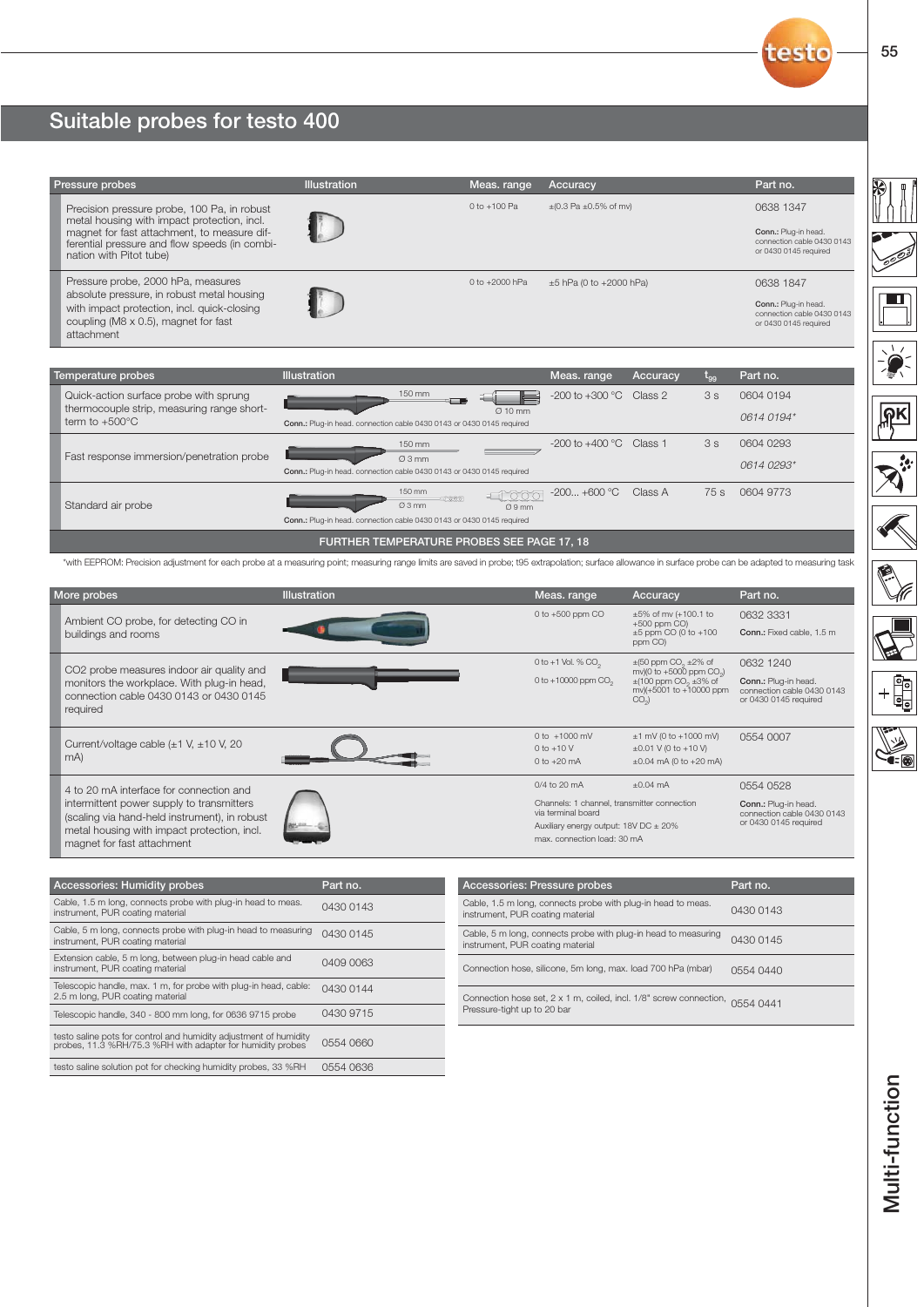# Technical data for testo 400

| Technical data                             |                                                                                                   |                                                                                                          |                                                                                                                                                                           |                                    |                                                                                                     |  |  |
|--------------------------------------------|---------------------------------------------------------------------------------------------------|----------------------------------------------------------------------------------------------------------|---------------------------------------------------------------------------------------------------------------------------------------------------------------------------|------------------------------------|-----------------------------------------------------------------------------------------------------|--|--|
| Probe type                                 | Vane                                                                                              | <b>Thermal</b>                                                                                           | Testo humid. sensor,<br>cap.                                                                                                                                              | aw value                           | Pressure                                                                                            |  |  |
| Meas. range                                | 0 to $+60$ m/s                                                                                    | 0 to $+20$ m/s                                                                                           | 0 to +100 %RH                                                                                                                                                             | $0$ to $+1$ aW                     | 0 to +2000 hPa                                                                                      |  |  |
| Accuracy<br>$±1$ digit                     | See probe data for<br>system accuracy                                                             | $\pm 0.01$ m/s (0 to +1.99 m/s)<br>$\pm 0.02$ m/s (+2 to +4.9 m/s)<br>$\pm 0.04$ m/s (+5 to +20 m/s)     | See probe data                                                                                                                                                            | See probe data                     | Probe 0638 1347<br>Probe 0638 1847<br>$\pm 0.1\%$ of fsv                                            |  |  |
| Resolution                                 | 0.01 m/s (for $\oslash$ 60/100<br>mm),<br>0.1 m/s (for rem. probes)                               | $0.01$ m/s (0 to +20 m/s)                                                                                | 0.1 %RH (0 to $+100$<br>$%RH$ )                                                                                                                                           |                                    | 0.001 hPa (Probe 0638 1347)<br>0.1 hPa (Probe 0638 1847)                                            |  |  |
| Probe type                                 | <b>NTC</b>                                                                                        | Pt100                                                                                                    | Type K (NiCr-Ni)                                                                                                                                                          | Type S (Pt10Rh-Pt)                 | Type J (Fe-CuNi)                                                                                    |  |  |
| Measurement range temp. $-40$ to $+150$ °C |                                                                                                   | -200 to +800 $^{\circ}$ C                                                                                | -200 to +1370 °C                                                                                                                                                          | 0 to $+1760$ °C                    | -200 to +1000 °C                                                                                    |  |  |
| Accuracy<br>$±1$ digit                     | $\pm 0.2$ °C (-10 to +50 °C)<br>$\pm 0.4$ °C (-40 to -10.1 °C)<br>$\pm 0.4$ °C (+50.1 to +150 °C) | $\pm 0.1$ °C (-49.9 to +99.9 °C)<br>$\pm (0.1 \degree C + 0.1\% \space of \space mv)$<br>remaining range | $\pm$ (0.3 °C + 0.1% of mv)                                                                                                                                               | $\pm$ 1 °C (0 to +1760 °C)         | $\pm 0.4$ °C (-150 to +150 °C)<br>$\pm$ 1 °C (-200 to -150.1 °C)<br>$\pm$ 1 °C (+150.1 to +1000 °C) |  |  |
| Resolution                                 | 0.1 °C (-40 to +150 °C)                                                                           | 0.01 °C (-99.9 to +300 °C)<br>0.1 °C (-200 to -100 °C)<br>0.1 °C (+300.1 to +800 °C)                     | 0.1 °C (-200 to +1370 °C)                                                                                                                                                 | 1 °C (0 to +1760 °C)               | 0.1 °C (-200 to +1000 °C)                                                                           |  |  |
| Probe type                                 | CO <sub>2</sub> probe                                                                             | CO probe                                                                                                 | <b>Current measurement</b>                                                                                                                                                | Voltage measurement                |                                                                                                     |  |  |
| Meas. range                                | 0 to +1 Vol. % $CO2$<br>0 to +10000 ppm $CO2$                                                     | 0 to $+500$ ppm CO                                                                                       | 0 to $+20$ mA<br>0/4 to +20 mA (0554 0528)                                                                                                                                | (0554 0007) 0 to +10 V (0554 0007) |                                                                                                     |  |  |
| Accuracy<br>$±1$ digit                     | See probe data                                                                                    | $\pm 5\%$ of mv (0 to +500 ppm<br>CO()                                                                   | $\pm 0.04$ mA (0<br>to $+20$ mA)<br>See probe<br>(05540007)<br>data                                                                                                       | $(0554 0007)$ ±0.01 V (0 to +10 V) |                                                                                                     |  |  |
| Resolution                                 |                                                                                                   |                                                                                                          | 0.01 mA (0 to $+20$ mA)                                                                                                                                                   | 0.01 V (0 to +10 V)                |                                                                                                     |  |  |
|                                            |                                                                                                   |                                                                                                          |                                                                                                                                                                           |                                    |                                                                                                     |  |  |
| Oper. temp.                                | 0 to +50 $^{\circ}$ C                                                                             |                                                                                                          |                                                                                                                                                                           |                                    |                                                                                                     |  |  |
| Storage temp.                              | $-25$ to $+60$ °C                                                                                 |                                                                                                          | Memory space: 1 MB corresponding to approx. 500,000 readings<br>Other features: automatic probe recognition<br>Power: Battery/rech. battery, alternatively 8 V mains unit |                                    |                                                                                                     |  |  |
| Battery type                               | 1,5 V AA                                                                                          |                                                                                                          | Battery life in continuous operation with 2 T/C probes                                                                                                                    |                                    |                                                                                                     |  |  |
| <b>Battery life</b>                        | 18h                                                                                               |                                                                                                          |                                                                                                                                                                           |                                    |                                                                                                     |  |  |
| Weight                                     | 500 g                                                                                             |                                                                                                          |                                                                                                                                                                           |                                    |                                                                                                     |  |  |
| PC                                         | RS232 interface                                                                                   |                                                                                                          |                                                                                                                                                                           |                                    |                                                                                                     |  |  |
| Warranty                                   | 3 years                                                                                           |                                                                                                          |                                                                                                                                                                           |                                    |                                                                                                     |  |  |